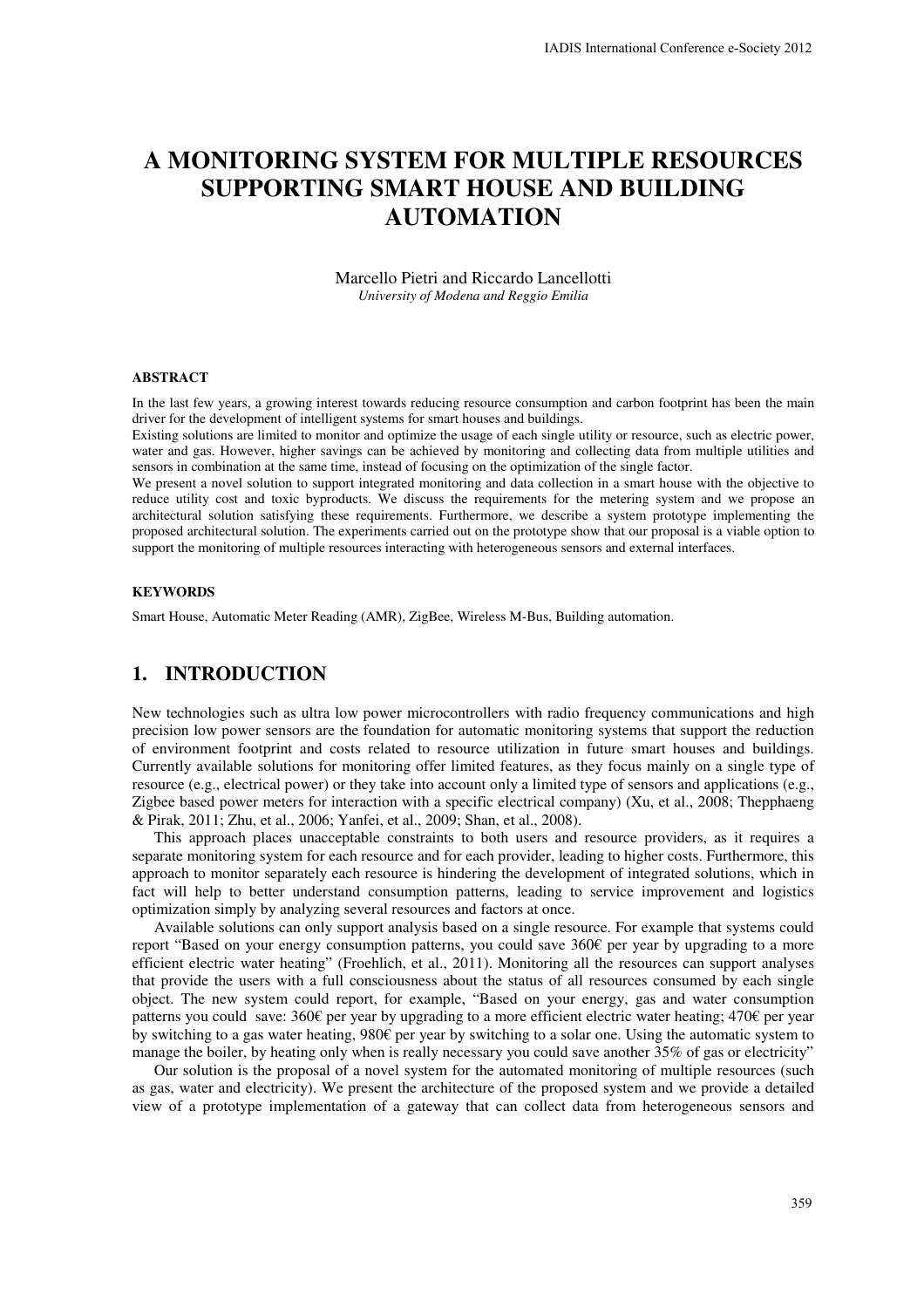supports interaction with multiple service providers for metering purposes.

Preliminary experiments on the prototype monitoring system demonstrate its viability as a metering solution. In particular we show how the prototype can support heterogeneous sensors over a building. System scalability is evaluated with respect to the number of sensors and data collection process is discussed with emphasis on network failure recovery and safe operation during power outage.

The paper is organized as follows: Sections 2 and 3 describe the system requirements and proposed prototype implementation, Section 4 illustrates the preliminary tests, Section 5 reports state-of-the-art solutions, Section 6 concludes with final remarks and introduces the discussion for the future studies.

### **2. MONITORING SYSTEM REQUIREMENTS**

We now describe our proposal to support the monitoring of multiple resources through heterogeneous sensors and meters. Our goal is to overcome the main limitation of existing solution for automated monitoring where data collection is limited to homogeneous devices.

We focus on an architecture consisting of a central gateway that collects data from the sensors and meters and sends them to remote nodes. This is a common approach for automatic meter reading systems. However, we identify three areas where improvements with respect to the available solutions are required. We motivate the requirements by pointing out potential benefits for both companies that serve resources (such as gas, water and electricity) and for end users. Specifically, we summarize the requirements motivating our proposal in three items:

1. capability to support heterogeneous communication systems;

2. availability;

3. scalability.

### **2.1 Capability to support Heterogeneous Communication Systems**

Heterogeneity in communication systems can occur both at the level of Wireless Sensor Network (WSN) and at the level of gateway interface with external systems. With respect to the WSNs, many resource providers offer multiple resources (for example PG&E, AGL, Enel, … that provide both electricity and gas). Deploying a different gateway for any group of meters or sensors can be very expensive. By monitoring multiple different resources at the same time, the proposed architecture can reduce to one the number of required appliances. As a consequence, the staff involved in system planning, maintenance, and other features, must only have a detailed knowledge about one gateway system. The meters and the sensors can be various and built by different firms that adopt the ZigBee or Wireless M-Bus protocols.

The gateway must be connected to the network via different interfaces, such as Ethernet or Wi-Fi that may rely on the user DSL connection, or can be equipped with HSDPA to connect to a mobile network. If both connectivity are supported, the gateway can autonomously decide if it is better exploit a free DSL connection, that may be temporarily unavailable (for example if the user turns off its modem), or if there is the need to instantiate a connection to the mobile phone network. Using these interfaces, the proposed architecture can also send data to the cloud data centers, e.g. to Pachube (Haque, et al., 2011). This on-line database allows the developers of resource providers (or to third parties) to feed sensor data, and supports the deployment of software for analysis and of value added applications.

#### **2.2 Availability**

For availability we consider that the gateway must be able to receive all the data from the devices, store them, and support basic functions of data filtering, aggregation and reporting for the user. To support this requirement we need an adequate level of performance in terms of CPU, RAM and storage. Furthermore, as the data collection process must be carried out also in the case of electric power outage, we need to consider a backup battery and we must ensure low power consumption for every device involved in the data collection process, to ensure a long battery lifetime.

The local storage of the devices data is required to cope with a possible unavailability of the connection with the external data collectors. To this aim, besides the ability to buffer data and synchronize the storage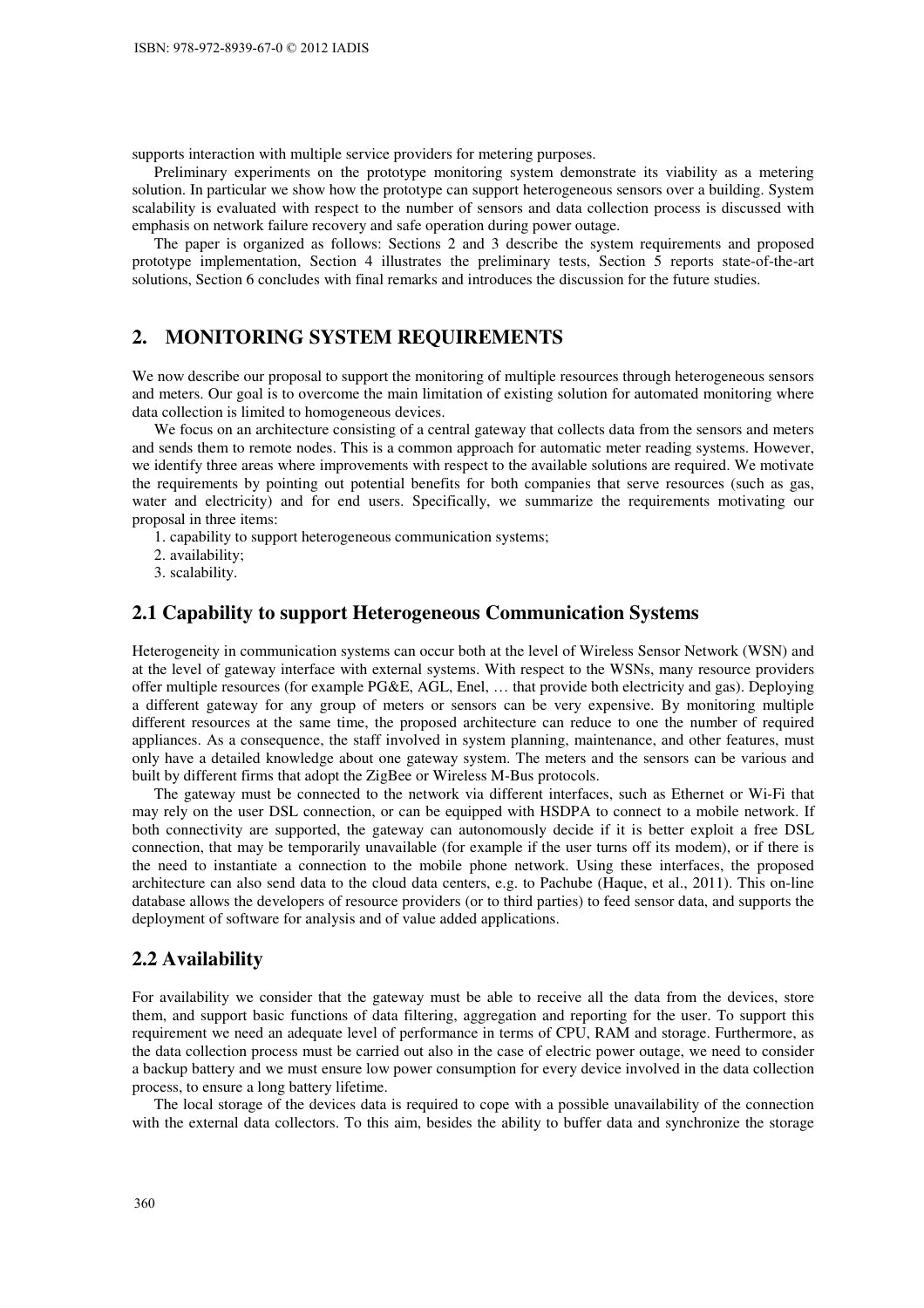with a remote repository, data aggregation and filtering should be possible locally in order to provide basic services for the users without a remote third-party involvement. For example the users must be able to consult all the data about the consumptions and the rooms' status by interacting only with the gateway, possibly through a friendly user interface.

## **2.3 Scalability**

The need for scalability is motivated considering that the proposed architecture should be used in different scenarios ranging from a large building to a small house. While other solutions follow different system setups to cope with scenarios of different size (Lam, et al., 2008), we aim to provide a more flexible and scalable solution. In other words, by adopting the proposed architecture the same gateway can be used in all contexts only by removing or adding peripheral devices. The number of sensors supported by the gateway can range from a few units up to hundreds of devices. Furthermore, components providing additional features (such as a touchscreen-based user interface) can be added or removed in order to satisfy the costs and the energy usage constraints.

# **3. PROTOTYPE IMPLEMENTATION**

The developed prototype is based on the requirements described in Section 2. It aims to support heterogeneous communication systems and to ensure the system availability and scalability.

## **3.1 The Architecture**

In order to satisfy the described requirements, we propose the architecture in Figure 1. The automated monitoring system is composed by three main parts: the Device Sphere (DEVS), the Gateway Management System (GWMS), and the User Sphere (USRS). With the term "devices sphere" we intend all the meters (e.g., gas, water and electricity) and all the sensors, (e.g., luminance, flooding,  $CO<sub>2</sub>$  and temperature) that the GWMS is able to support. With term "gateway management system" we intend all the components that are able to collect the data from the DEVS, transform this data in an intelligible format and provide it to the USRS. With terms





"user sphere" we intend all the software (such as analysis software, data reporting interfaces and applications) that a user, human or not, can use to interact with the GWMS.

The GWMS and the DEVS are composed by two layer, hardware and software. The hardware and the software of the DEVS can be very heterogeneous and depends on each single constructor. The software layer is usually a proprietary firmware compliant with a standard protocol, that the coordinators should support.

About the DEVS, we decide to support ZigBee and WMBus protocols. The ZigBee is currently one of the most used standards for LoWPANs. It supports many devices, as light sensors, electrical meters, and other consumer and industrial equipment that requires short-range wireless transfer of data at relatively low rates. The WMBus is radio variant of M-Bus European standard (EN 13757-2/3). These two protocols allow the GWMS to monitor multiple different devices and resources, making easier the use of the same architecture in various contests, such as building automation and smart house.

The proposal is an embedded machine able to support heterogeneous communication systems. This system will be able to support from few to hundreds of DEVS, also during electrical power outages. The system will easily support the selected interfaces and peripherals in order to provide services to the USRS. The network interfaces (as Wi-Fi, Ethernet, …) support remote monitoring by USRS, potentially interacting with cloud-based platforms, while the peripherals allows the persons to interact directly with the DEVS.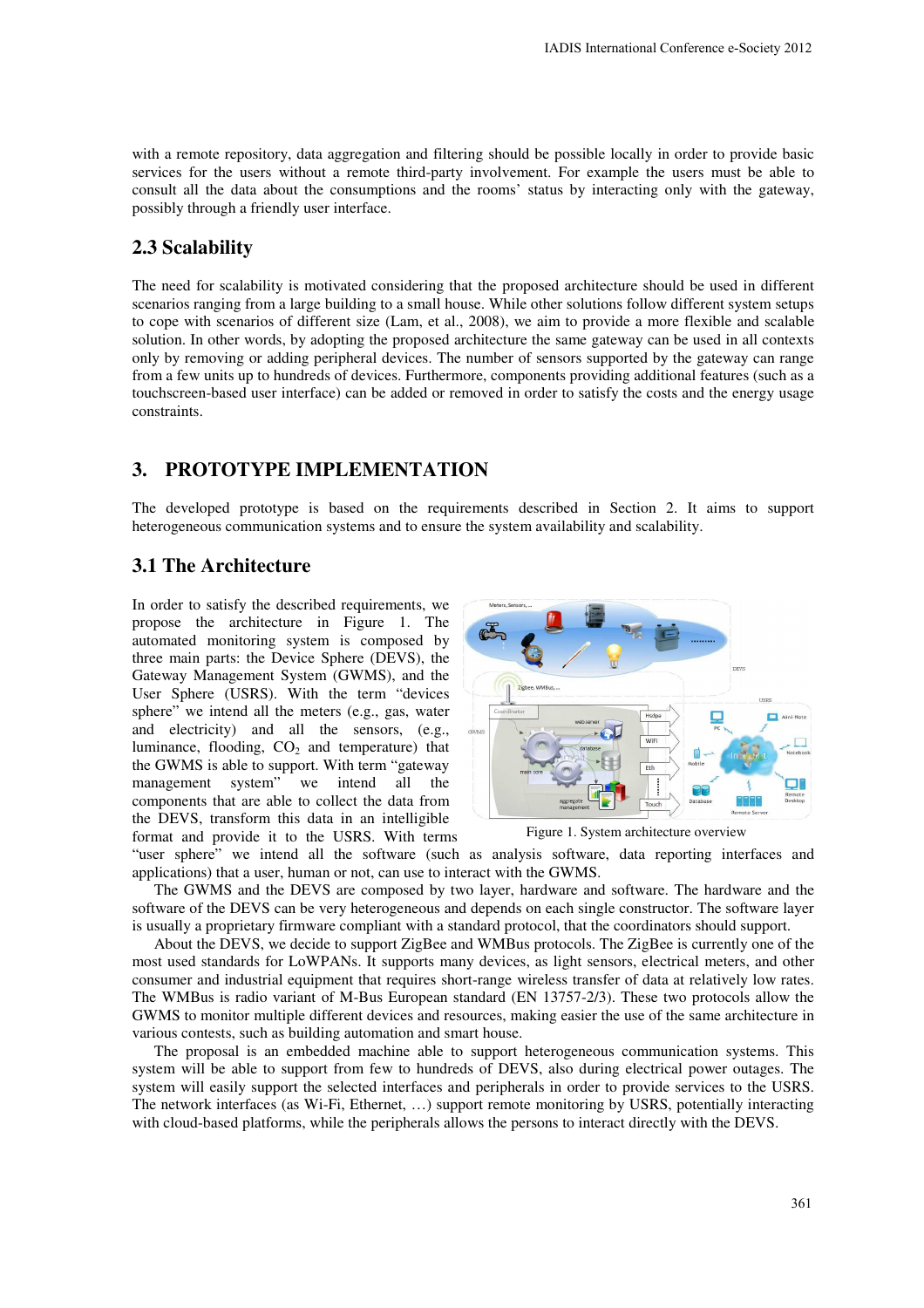### **3.2 Hardware**

The hardware used to build the prototype can be divided in two fields, the GWMS (components and interfaces) and the DEVS. The interfaces of GWMS (such as usb keys, Ethernet and touchscreen) and DEVS can be very heterogeneous and its hardware depends on each single device. On the contrary the GWMS components must be known a priori; it is composed by three main components: the main board, the ZigBee and the wireless modbus coordinators.

The Figure 2 shows the hardware created and used for the main board of GWMS (layer in Figure 1). This is an embedded platform mounting an ARM920T CPU, 64Mb of RAM and 1 GB of flash. It was built in order to respect low power and low cost features. This solution is currently



Figure 2. Hardware schema

equipped with many interfaces as Ethernet, Wi-Fi (WPA2, WPA, and WEP), HSDPA (and UMTS (2100 MHz), EDGE, GPRS, GSM (850/900/1800 MHz), SMS enable), UART/RS232, I2C and SPI. Many peripherals are also available, for example touchscreens (3.5", 4.3" or 7"), USB (keyboards, mices, data storages, … ) and SD cards.

The Zigbee Coordinator is an OEM wireless module developed by Embit (2011) for LR-WPAN applications. The module combines high performance to small dimensions and low costs, providing the system integrator a simple and easy way to add IEEE 802.15.4 / 6LoWPAN / ZigBee / RF4-CE low range wireless connectivity and multi-hop networking into existing products. EMB-Z1322PA is configured as an embedded micro system or simple data modem for low power applications in the 2.4 GHz ISM band. It is based on a Freescale™ MC13224V single chip device which is an ARM7 32 bit controller with 128 Kbytes Flash memory, 96 Kbytes of RAM and 80 Kbytes of ROM. The device includes a hardware accelerator for the MAC IEEE802.15.4, AES security and a 2.4 GHz transceiver.

The Wireless M-Bus coordinator combines high performance to small dimensions and low costs, providing the system integrator a simple and easy way to add WMBus wireless connectivity and multi-hop networking into existing products (*Embit*, 2011). It is configured as an embedded micro system or simple data modem for low power applications in the 169 MHz or 868/915 MHz ISM band. It is based on Texas Instruments CC1120 coupled with an MSP430 core 5 MCU equipped with up to 128 Kbyte of Flash memory and up to 10 Kbyte of RAM memory.

#### **3.3 Software**

The embedded software of the coordinators is a firmware developed by the constructor. These coordinators communicate with the main board through a RS232 and/or a USB interface. The protocols are specific for each different type of coordinator. About the software of main board, is possible to divide it in two groups, the Operative System (OS) and the applications. The operating system kernel is the Linux kernel version 3.0.4 and main userspace software is based on Busybox 1.19.2.

Running on the OS, it is possible to distinguish two types of software: third-party utilities and applications developed by us. In the first group, we have a HTTP server, a database and an SSH server. By comparing different small http servers (*Web Server Comparisons*, 1998), we choose the Thttpd server as it provides the best size-efficiency trade-off. An important feature embedded systems with low computational power is the bandwidth throttling feature that prevents the connection from becoming saturated. The selected SSH (and SFTP, SCP) server is Dropbear, while two different databases are provided: RRDtool (round-robin database tool) and SQLite. RRDtool is the open source industry standard, high performance data logging and graphing system for time series data. RRDtool can be easily integrated in shell scripts, Perl, Python, Ruby, lua or tcl applications. The data are stored in a round-robin database (circular buffer). Hence the system storage footprint remains constant over time. It also includes tools to extract RRD data in a graphical format. SQLite is a software library that implements a self-contained, serverless, transactional SQL database engine.

Three main applications internally developed aim to manage the system, namely the MxZC, the MxWMB and the GWCore. MxZC and MxWMB are the two software that interact with the ZigBee coordinator and the Wireless M-Bus coordinator. The MxZC includes also part of the ZigBee Cluster Library (ZCL) that is developed as an independent library. These two programs provide an interface between coordinators and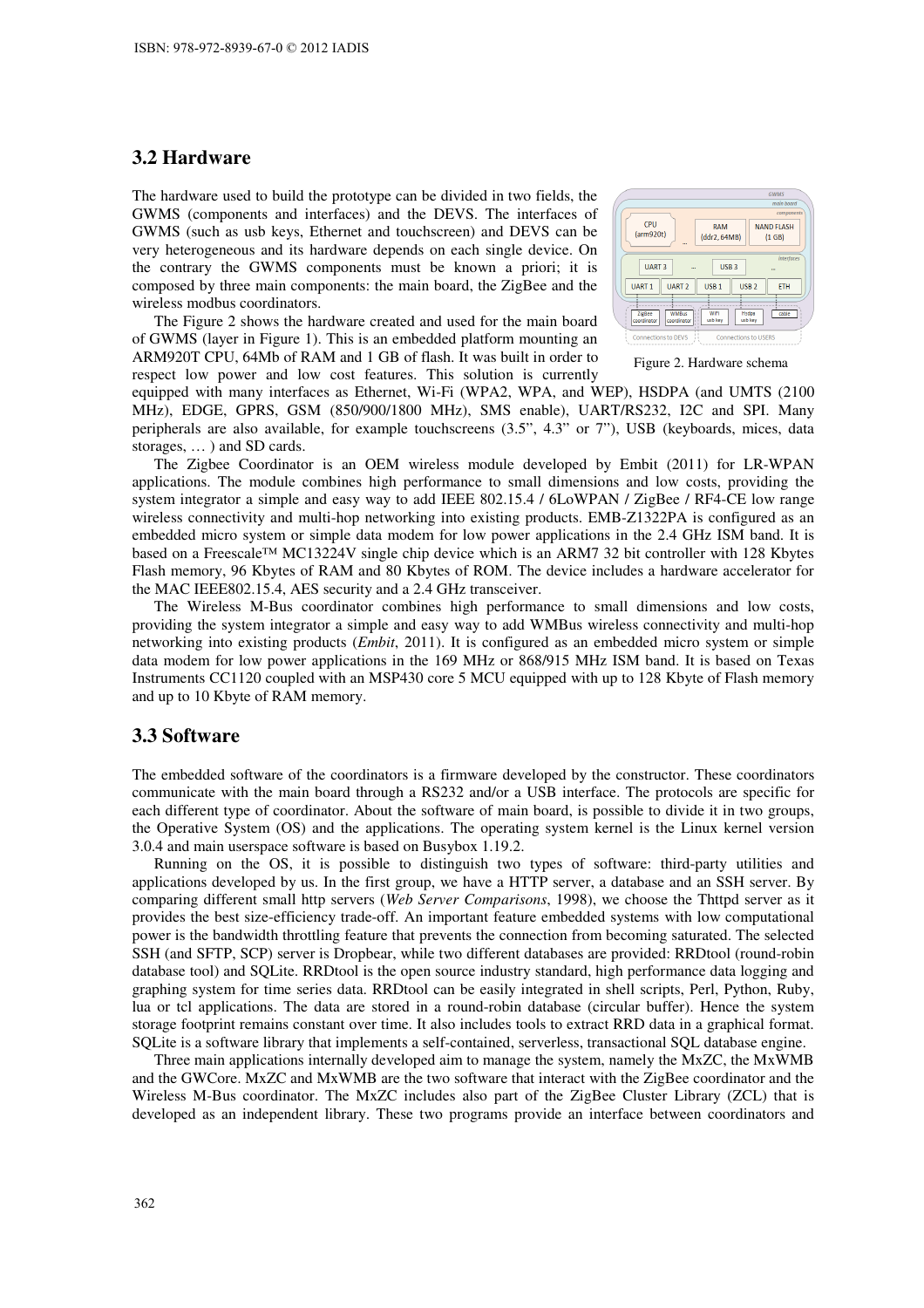GWCore, that becomes able to communicate with the DEVS. The GWCore takes in charge all the activities about data storage, elaboration, analysis and delivery. To do this, it uses also the SSH2, HTTP and HTTPS protocols, and the HTML, CSV, XML and JSON standard formats. The GWCore also have a graphic user interface (GUI) that is directly included in the software in order to obtain better performance. This feature could be enabled at compile-time, allowing to mount or not the touchscreen on GWMS. The GUI could be displayed by remote desktop using a VNC client, also in a secure mode (SSH tunneling).



Figure 3. Software schema

# **4. PRELIMINARY TEST**

We carry out a set of preliminary test to validate the proposed prototype, with the goal to demonstrate the viability of our solution for the automated monitoring of heterogeneous resources in multiple environments.

# **4.1 Experimental Setup**

Recalling the main requirements of monitoring multiple resources guaranteeing availability and scalability of the data collection process, we carry out the following tests.

1. Measurement of networks coverage. This test aims to verify if the selected protocols could be used in the houses and also in public buildings with different types of sensors (using different network protocols). We expect that the one-hop coverage is at least: ten meters (a big room) for the ZigBee network; hundred meters (a building area) for the WMBus network.

2. Evaluation of GWMS energy consumption. The objective of this test is to prove the real energy consumption of the whole system, including some communication/user interfaces. Reduced energy consumption is a key feature in case of power outage as it increases the lifetime of batteries. In this test we don't take care of the DEVS' battery lifetime because: it depends on the individual manufacturers; the DEVS send reports to GWMS when the battery becomes low. In any case, according to manufacturer's tests, in the used DEVS the battery of sensors have a lifetime of ca. 2 years while the meters one of ca. 10 years. In case of electrical power outage the key-hardware in terms of consumption will be the GWMS. The expectation is a consumption at most of 5 Watt per hour (max 2,5Wh for an usb key and max 2,5Wh for the main board, coordinators and touchscreen).

3. Performance evaluation of OS and applications. The objective of these tests is the validation of requirements concerning real-time interactivity with USRS, remote administration, and support for multiple different resources. Furthermore, we validate the support of multiple concurrent services. What we expect is the GWMS response at most in 8 seconds for served Web pages and at most of 4 seconds for other services as GUI on touchscreen. These times are related to standard networks status and for one-USRS access (house scenario).

4. Evaluation of the maximum number of supported DEVS. The main objective of this test is the evaluation of the system scalability in extended scenarios such as public or apartment buildings. We expect that the GWMS, without touchscreen GUI, can support networks composed at least form 100 DEVS (e.g. 3 meters and 7 sensors for house, 10 houses). We suppose that these DEVS send the information at most every 30 seconds.

#### **4.1.1 Networks Coverage**

In the first test we measure the maximum distance for which the coordinators communicate with one of their device. During the test the antenna is located at one meter from ground level.

Erro! A origem da referência não foi encontrada. shows the maximum distance for different network technologies and scenarios. From our experiments the maximum network coverage is 55m for ZigBee, while for WMBus it is 480m.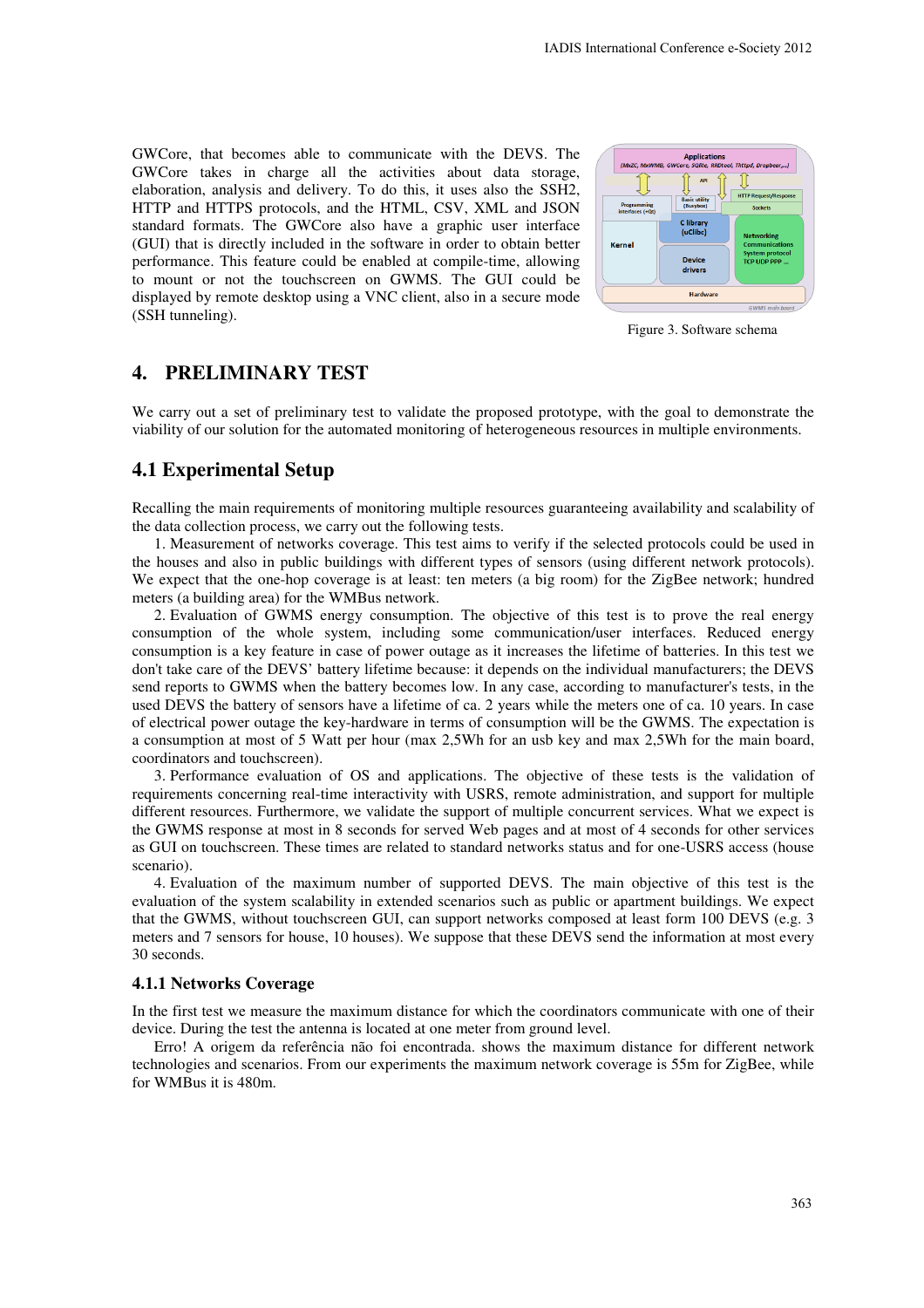| Network type   | <b>Coordinator position</b> | <b>Device position</b> | Objects in the middle  | <b>Max distance</b> |
|----------------|-----------------------------|------------------------|------------------------|---------------------|
| ZigBee         | into a building             | into same building     | walls, doors,          | 25 <sub>m</sub>     |
| ZigBee         | into a building             | outside                | buildings, car, walls, | 35 <sub>m</sub>     |
| ZigBee         | outside                     | outside                | buildings, cars,       | 55 m                |
| Wireless M-Bus | into a building             | into same building     | walls, doors,          | 190 <sub>m</sub>    |
| Wireless M-Bus | into a building             | outside                | buildings, car, walls, | 280 <sub>m</sub>    |
| Wireless M-Bus | outside                     | outside                | buildings, cars,       | 480 m               |

Table 1. Networks coverage

#### **4.1.2 GWMS Energy Consumption**

In this test we try the GWMS energy consumption. The GWMS runs with attached the HSDPA usb key and a 3,5" touchscreen, always on. The used battery is a rechargeable one of 20W (5V, 4A); the scenario's temperature between 20 and 28°C. During the various tests, the lifetime resulted approximately of 10 hours.

#### **4.1.3 OS and Applications Performance**

In these tests we report information about CPU and RAM usage obtained from Top utility program included in BusyBox. In the first test scenario we try the whole system without active devices in the networks, but with a fixed amount of stored data (ca. 30 DEVS). The tests were done during a user interaction (iter) or not (idle). The user act via touchscreen/VNC or Web server, depending on scenario. In fact, two different

configurations were been tested: the first with or without GUI for touchscreen and VNC; the second with or without VNC server.

The GWMS without GUI consumes at most the 12% of CPU and less than 9MB of RAM (14%) even in interactive mode. Adding the GUI (touchscreen), the GWMS consumes from 1% to 35% of CPU, while the RAM usage increases approximately from 22 to 36MB. The max CPU and RAM usage happens during user interactions via



VNC (GUI enable). However, in this case the max resources usage is at most the 62%.

In order to test the performance of GWMS, a stress test has been done. Some users, 1 by SSH (Dropbear; login and directory list), 3 by HTTP (Thttpd; GWMS management and DEVS data view), 1 by touchscreen/VNC (DEVS data view), interacted with 3 WMBus meters and 6 ZigBee sensors. The response time was measured into the applications code. The system serves all the users' requests at most in 3 seconds.

#### **4.1.4 Supported DEVS Number**

In this test we simulate a ZigBee network composed from many devices (light and temperature sensors, IAS devices, …) and one coordinator. The coordinator communicates to the GWMS the requests (joins, enrolls) and the data collected from the sensors (sent every 30 seconds). The GWMS stores the data, enqueues and manages all the requests and sends replies to the coordinator. The objective is to monitor how many devices are supported before resource saturation in the GWMS (utilization=100%).

| Device number | CPU avg (adding) | steady time (adding) | CPU avg (added) |  |  |
|---------------|------------------|----------------------|-----------------|--|--|
| 25            | 37%              | 0s                   | 9%              |  |  |
| 50            | 52%              | 0s                   | 22%             |  |  |
| 75            | 79%              | 0s                   | 36%             |  |  |
| 100           | 91%              | 0s                   | 47%             |  |  |
| 125           | 100%             | 2s                   | 60%             |  |  |
| 150           | 100%             | 5s                   | 74%             |  |  |
| 175           | 100%             | 16s                  | 85%             |  |  |
| 200           | 100%             | 27s                  | 97%             |  |  |
| 225           | 100%             | >60s                 | 100%            |  |  |



Table 2. Application CPU usage

Figure 5. Application CPU usage

The results show that the CPU is the bottleneck resource. Table 2 and Figure 5 show the CPU usage during and after the join (and enroll

for some devices) phase. In particular the  $2<sup>th</sup>$  and  $3<sup>th</sup>$  columns data are related to "during the join phase" (adding), while the  $4<sup>th</sup>$  column is related to "after the join phase" (added). During the joining the CPU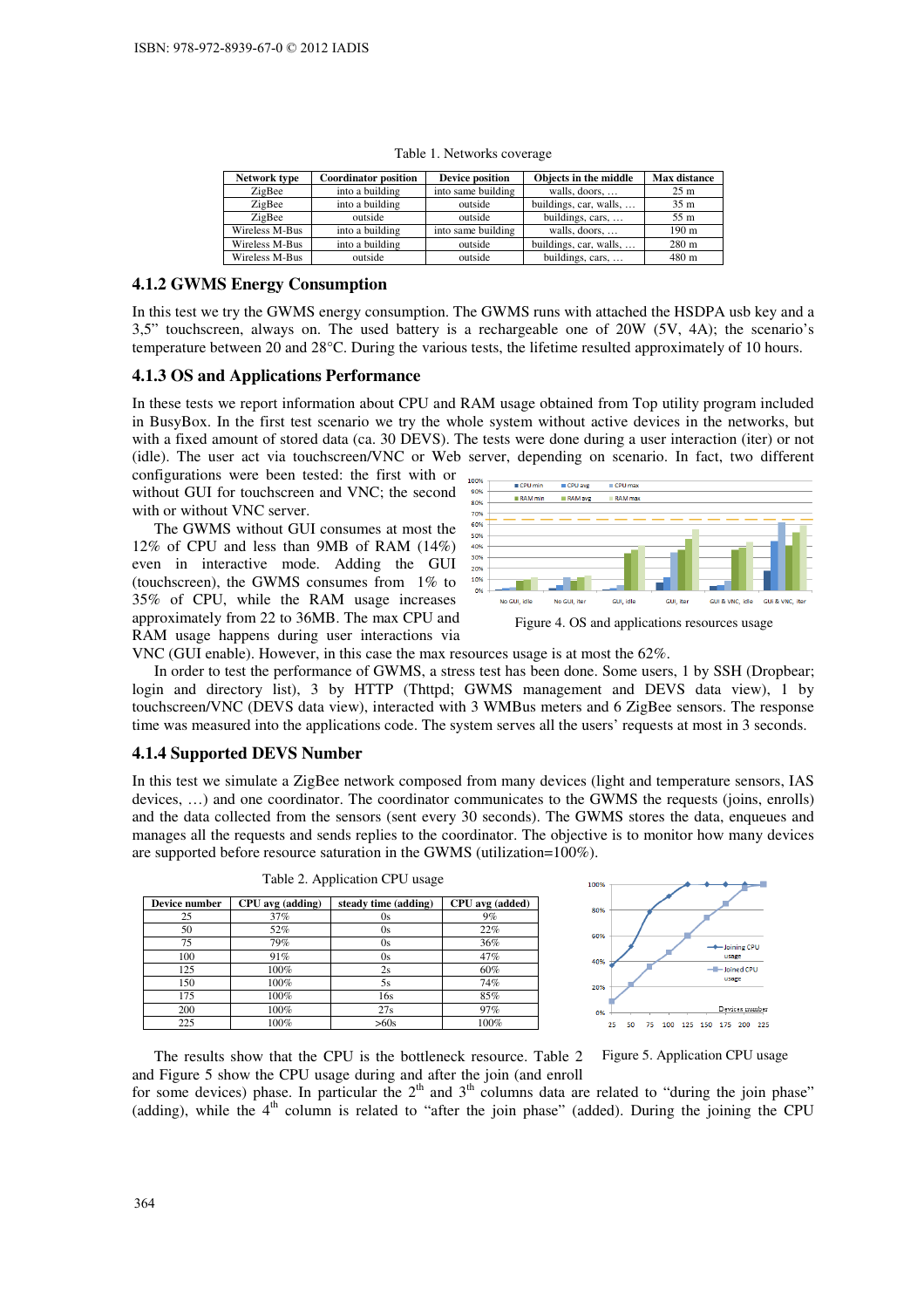supports up to 100 DEVS before utilization reaches the 100% and up to 200 DEVS with a little time-wait. After the join phase the CPU can manage up to 200 DEVS.

### **4.2 Result Discussion**

Starting from the expectations presented in Section 4.1, in the networks range test (Section 4.1.1) we see that all the objectives has been reached. The coverage of the ZigBee network is able to serve the house scenario, as well as the Wireless M-Bus network coverage is able to serve a building area scenario. In this test we try a one-hop ZigBee network, while is also possible to set up a multi-hop one.

About the energy consumption test presented in Section 4.1.2, the result proves that GWMS has lower energy consumption. This feature assures the autonomy of 10 hours in case of an electrical system failure. This low power consumption is also appreciated from a cost-of-energy point of view.

The results about test in Section 4.1.3, confirm that the GWMS has a real-time interactivity with USRS, is remotely administrable, and supports multiple different resources monitoring. In addiction the results show that the GWMS is also able to support a multi-user access.

In the last test (Section 4.1.4) we show that the supported network can be very large. In details, we find out that GWMS is able to support 200 DEVS which send data every 30 seconds, instead of the expected 100 DEVS (Thepphaeng and Pirak, 2011). With these results we can assure that the developed architecture can be employed in extended scenario as public or apartment buildings.

### **5. RELATED WORK**

Automated resource monitoring is a critical research topic, as testified by the amount of research carried out both by the academia and by private companies. In particular, the research focuses on two main topics. First, the integration of solutions at the level of wireless sensor network to collect data related to the utilization of resources, second the development of complete solutions for resource monitoring.

With respect to the literature concerning wireless sensor networks for resource monitoring several proposals are available (McLauchlan & Bessis, 2011). ZigBee is the most popular protocol for wireless sensor networks (Xu, et al., 2008; Thepphaeng & Pirak, 2011; Zhu, et al., 2006; Yanfei, et al., 2009; Shan, et al., 2008). The ZigBee topology can range to flat wireless mesh (Zhu, et al., 2006) to centralized systems (Xu, et al., 2008). However, in these studies metering is limited to a single resource because only one type of meter is considered and a single protocol for interaction with sensors is taken in account. Furthermore, these studies are focused on wireless protocol communication detail and do not address the issues of supporting high-level analysis and aggregation of these data.

Another area of research is that of meter reading techniques. While the main goal of Jiang (2010) and Lam (2008) and the most part of the industry is to find the best solutions to transmit the meters data to the companies, the aim of Froehlich (2011) is to shown this data in a useful way to the single users. Other studies taking into account different resources are HydroSense (Froehlich, et al., 2009), to monitor water consumption and detect leaks, and GasSense (Cohn, et al., 2010) as well as Kempton and Layne (1994) focusing on gas consumption. Other analyses related to the issue of metering techniques are found in the Italian Telegestore project (Rogai, 2007) and in the list of vendors that provide a Smart Metering solution (Engelen & Collins, 2010; *ZigBee Alliance*, 2002).

All these efforts aim to monitor a single resource, electricity being the most common example. However, monitoring a single resource inherently limits the ability to support advanced analyses that can provide a significant reduction in resource utilization and consequent carbon footprint. We consider that providing a metering solution that can correlate multiple data sources can lead to a better understanding of user behavior and can improve the effectiveness of the proposed solution to optimize resource utilization.

### **6. CONCLUSION AND FUTURE WORK**

The currently available solutions for automated metering of resources cannot integrate multiple